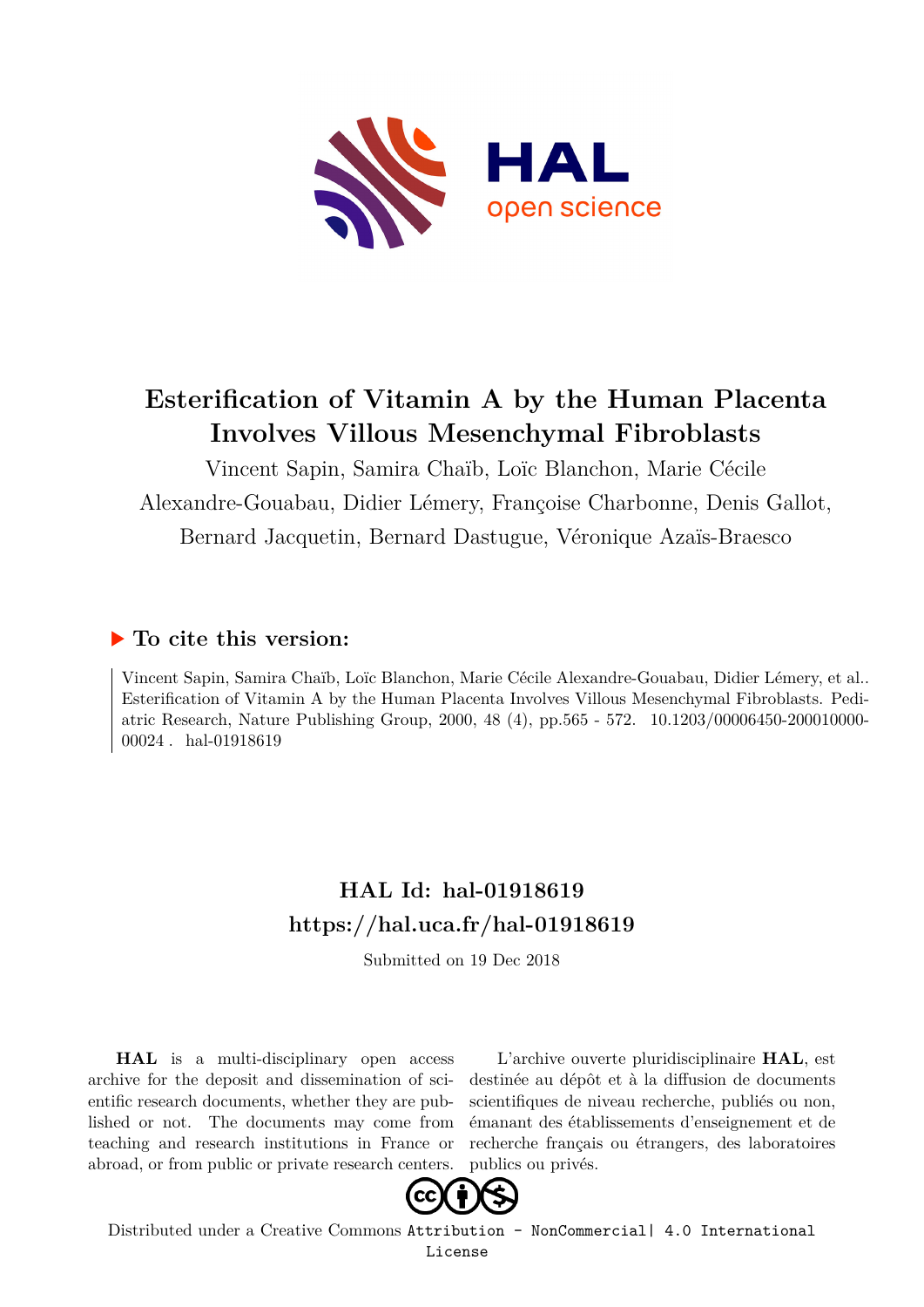# **Esterification of Vitamin A by the Human Placenta Involves Villous Mesenchymal Fibroblasts**

VINCENT SAPIN, SAMIRA CHAÏB, LOÏC BLANCHON, MARIE-CÉCILE ALEXANDRE-GOUABAU, DIDIER LÉMERY, FRANÇOISE CHARBONNE, DENIS GALLOT, BERNARD JACQUETIN, BERNARD DASTUGUE, AND VERONIQUE AZAIS-BRAESCO ´

*INSERM U.384, Laboratoire de Biochimie, Faculte´ de Me´decine [V.S., L.B., B.D.], INRA UMMM, Equipe* Vitamines, Centre de Recherche en Nutrition Humaine [S.C., M.-C.A.-G., V.A.-B.], Unité de Médecine *Materno-Foetale, Maternité de l'Hôtel-Dieu [D.L., D.G., B.J.], and Laboratoire de Virologie Médicale, Centre Hospitalo-Universitaire [F.C.], 63000 Clermont-Ferrand, France*

## **ABSTRACT**

Vitamin A (retinol) and its active derivatives (retinoic acids) are essential for growth and development of the mammalian fetus. Maternally derived retinol must pass the placenta to reach the developing fetus. Despite its apparent importance, little is known concerning placental transfer and metabolism of retinol, and particularly of placental production and storage of retinyl esters. To elucidate this metabolic pathway, we incubated, in the presence of retinol, *1*) human full-term placental explants and *2*) primary cultures of major cells types contributing to placental function: trophoblasts and villous mesenchymal fibroblasts. We used HPLC to determine the types and concentrations of retinyl esters produced by these explants and cells. About 14% of total cellular retinol in placental explants was esterified. The most abundant esters were myristate and palmitate. Primary cell cultures showed that fibroblasts efficiently produced retinyl esters, but trophoblasts did not. In both types of experiments, no retinyl esters were detected in the culture medium, suggesting that retinyl esters were produced for storage purpose. These results suggest that villous mesenchymal fibroblasts are primary sites of retinol esterification and storage in the placenta. **(***Pediatr Res* **48: 565–572, 2000)**

#### **Abbreviations**

**RBP,** retinol binding protein **HBSS,** Hanks' balanced salt solution **DMEM,** Dulbecco's modified Eagle medium

**RA,** retinoic acid

In addition to their essential roles in vision, growth, and maintenance of differentiated epithelia, vitamin A (retinol) and its active derivatives, the RAs, are required for normal mammalian reproduction and fetal development (1, 2). Maternal vitamin A deficiency can result in fetal death or in a spectrum of malformations, the fetal vitamin A deficiency syndrome (3–6). Excessive vitamin A intake can also produce a spectrum of congenital defects, in a dose- and developmental stage– dependent manner (7, 8). Because there is no *de novo* fetal synthesis of retinol, the developing mammalian embryo is dependent on the maternal circulation for its vitamin A intake. The presence of measurable hepatic vitamin A stored at birth is indicative of the functionality and importance of placental transport during pregnancy (9, 10). Abnormalities of placental transfer could have serious consequences on fetal development and integrity.

Despite its apparent importance, little is known about placental transfer and metabolism of retinoids. This question has been approached in animal models (sheep, mouse, monkey), but the placental metabolism of retinoids is difficult to deduce from studies in the intact animal, and extrapolation of these results to humans is uncertain (11–13). Measurements of human placental, maternal, and cord retinoid concentrations have been reported, but they shed little light on the metabolic pathway (14, 15). Experiments using human perfused placenta and full-term human placental tissues *in vitro* have yielded controversial results concerning retinoid metabolism, especially the ability of the placenta to produce and store retinyl esters from retinol (16, 17).

To better characterize retinoid metabolism, we have investigated placental capacity to esterify retinol into retinyl esters of full-term placental explants. Primary cultures of the major types of cells contributing to the placenta (trophoblasts and

Received September 10, 1999; accepted May 22, 2000.

Correspondence and reprint requests: Vincent Sapin, M.D., INSERM U. 384, Laboratoire de Biochimie Médicale, Faculté de Médecine et de Pharmacie, 28, Place Henri Dunant, BP 38, 63000 Clermont-Ferrand, France.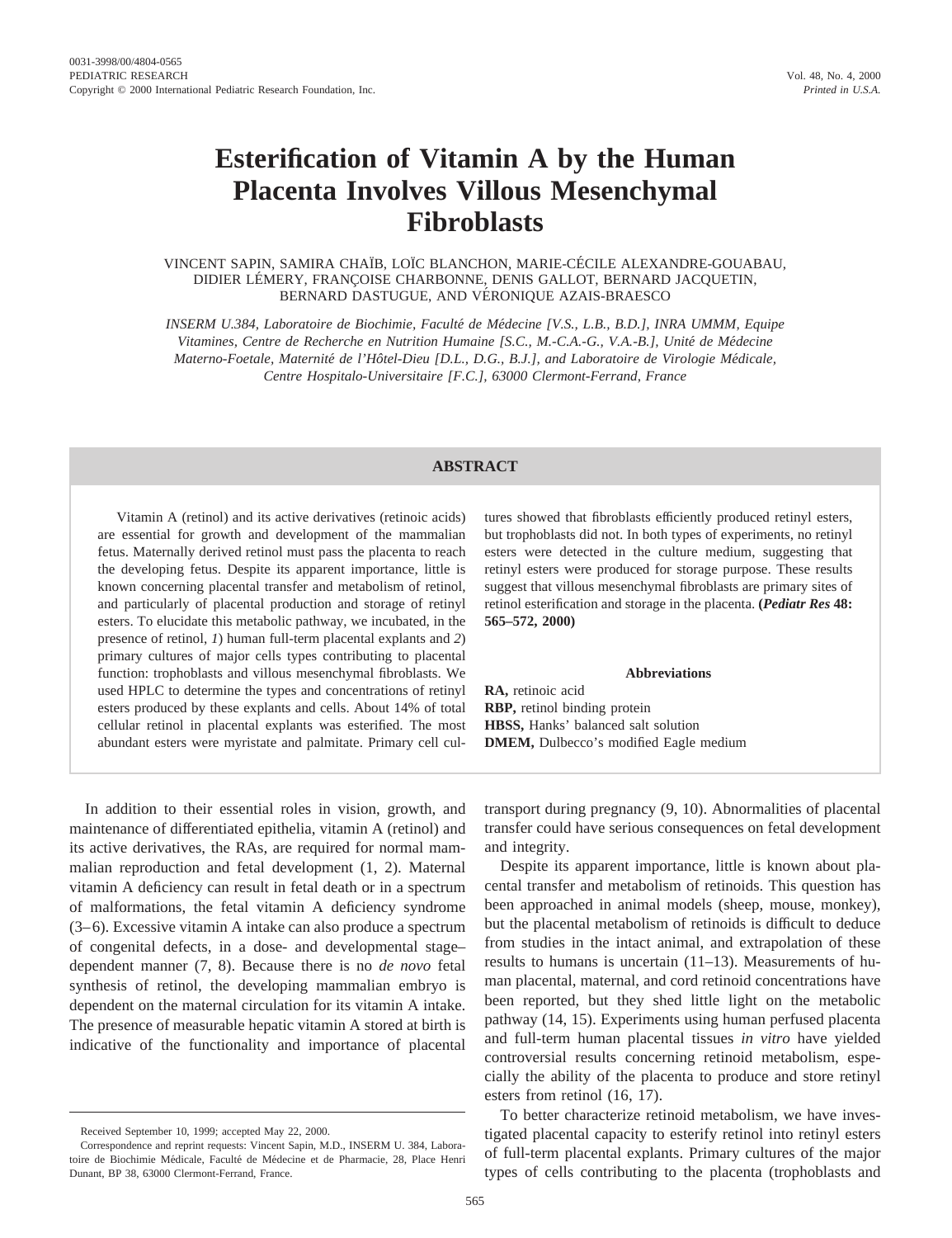mesenchymal fibroblasts) were tested to determine their individual capacity for esterification.

#### **METHODS**

*Chemicals.* All-*trans* retinol, trypsin, DNase, collagenase H, and human purified RBP were purchased from Sigma Chemical Co.-Aldrich (L'isle d'Abeau, Chesnes, France). HBSS, DMEM, RPMI 1640, glutamine, penicillin/streptomycin, and FCS were purchased from Life Technologies (Cergy, France). For all experiments, retinol was prepared as  $1000 \times$  stock solution in ethanol. The maximal ethanol concentration to which the cells and tissues were exposed was 0.1%. Retinol-RBP complex was prepared and purified as previously described (18).

*Placentas.* Nine placentas from normal pregnancies were collected in the Department of Obstetrics and Gynecology at the Maternity of Hôtel-Dieu Hospital (Clermont-Ferrand, France). All the mothers gave their written informed consent before participation in accordance with the ethical principles expressed in the Declaration of Helsinki regarding human experimentation. The local Institutional Review Board has approved all the human studies. Term placentas of clinically normal pregnancies were obtained after delivery by cesarean section (placentas from vaginal deliveries were excluded to reduce risks of potential infections and tissue degradation). They were immediately collected and used within 15 to 30 min. Characteristics of the pregnant women and their babies are presented in Table 1. All the babies were healthy, and their morphometry scores were in the standard range for French babies (19). Growth, development, and postpartum changes were normal for all mothers and babies based on a medical examination that occurred in the 7 d after delivery.

*Explant tissue incubation.* Placental tissue (chorionic villus) was minced  $(1 \text{ to } 2 \text{ mm}^3)$  and washed three times in sterile cold HBSS before incubation. Explants were immersed in Falcon flasks containing 50 mL of DMEM supplemented with 20 mM glutamine, 10 U/mL penicillin, 100  $\mu$ g/mL streptomycin, and 10% FCS (16). Retinol (free or bound to RBP) was added at a final concentration of 2  $\mu$ M. When retinol was

**Table 1.** *Characteristics of pregnant women and babies*

| Women $(n = 9)$           |             | Newborn $(n = 9)$                      |                 |  |
|---------------------------|-------------|----------------------------------------|-----------------|--|
| Age $(y)$                 |             | $30.1 \pm 3.5$ Sex ratio (male/female) | 6/3             |  |
| Term (d of<br>amenorrhea) | $267 \pm 6$ | Weight at birth $(g)$                  | $3198 \pm 217$  |  |
| Number of<br>pregnancy    |             | Weight of placenta $(g)$               | $545 \pm 77$    |  |
| First                     | 3           | Percentile of babies weight<br>(% )    | $51.3 \pm 17.2$ |  |
| Second and more           | 6           | Length $(cm)$<br>Anthropometry         | $51.2 \pm 3.7$  |  |
|                           |             | Head circumference (cm)                | $34.7 \pm 1.7$  |  |
|                           |             | Thoracic circumference<br>(cm)         | $33.2 \pm 1.5$  |  |

Age of mothers, term of gestation, anthropometric data of the babies (weight at birth, percentile of weight, length, head circumference, thoracic circumference), and weight of placenta are indicated by means  $\pm$  SD. All the data were collected during the last required antenatal medical examination for mothers (8th month) and immediately after birth for the babies.

added free and diluted in ethanol, the maximal ethanol concentration to which the explants were exposed was  $\leq 0.1\%$ . As a negative control, explants were incubated only with vehicle (ethanol). Incubations were performed at 37°C in a humidified incubator with 5%  $CO<sub>2</sub>/95%$  air at 37°C. Incubations were terminated by washing the placental explants twice with cold PBS. All tissue samples were blotted dry and stored under nitrogen at  $-70^{\circ}$ C until further processing.

*Primary placental fibroblast purification and incubation.* Villous fibroblasts from placental mesenchyme were obtained using the modified method of Schwab *et al.* (20). Briefly, chorionic villi were washed with sterile cold HBSS. The tissue was coarsely minced and digested in 2 mL of 0.25% trypsin in HBSS without calcium and magnesium for 45 min at 37°C. The first digest product was transferred and incubated for 1 h at 37°C in a second medium (0.1% trypsin and 0.1% collagenase H in HBSS without calcium and magnesium). This digest was centrifuged at 4000 rpm, and the supernatant was discarded. The pellet was resuspended in 6 mL of RPMI 1640 containing 20 mM glutamine, 10 U/mL penicillin, 100  $\mu$ g/mL streptomycin, and 10% FCS. Purity of isolated fibroblasts was examined by morphologic and immunologic (cytoplasmic vimentin-positive immunoreactivity) characteristics (21, 22). Fibroblasts at 50 to 60% confluence were incubated with 2  $\mu$ M retinol (free or bound to RBP). When retinol was added free and diluted in ethanol, the maximal ethanol concentration to which the fibroblasts were exposed was  $\leq 0.1\%$ . As a negative control, fibroblasts were incubated with vehicle (ethanol). Primary purified cutaneous (skin) and MRC5 (pulmonary embryonic fibroblast cell line) fibroblasts were also cultured and incubated in RPMI 1640 as above. All the cultures and incubations were performed in a humidified incubator with 5%  $CO<sub>2</sub>/95%$  air at 37°C.

*Purification, differentiation, and incubation of primary cytotrophoblasts.* Cytotrophoblasts were obtained by using the modified method of Kliman *et al.* (23). Villous tissue was dissected free of membranes and vessels. They were minced in cold sterile HBSS and subjected to repeated trypsin-DNase digestions as described (23). The resulting cell suspension was carefully layered over a discontinuous Percoll gradient (5 to 70%) and centrifuged (20 min, 1500 rpm). The homogeneous population of mononuclear cells, contained in the middle layer (density  $1.048 - 1.062$  g/L) consisted of  $> 95\%$  cytotrophoblast cells. For primary culture, the cells were plated in 90-mm Petri culture dishes  $(5 \times 10^6$  cells per dish) with DMEM supplemented with 20 mM glutamine, 10 U/mL penicillin, 100  $\mu$ g/mL streptomycin, and 10% FCS. Cultures and retinol incubations were always performed in humidified 5%  $CO<sub>2</sub>/95%$ air incubator at 37°C (as described for fibroblasts). Purity of primary cytotrophoblasts was verified by morphologic and immunologic characteristics [cytokeratin- and human placental lactogen–positive immunoreactivity (23–25)]. Differentiation of cytotrophoblasts into syncytiotrophoblasts was monitored by measuring chorionic gonadotrophic hormone in the culture medium by immunochemiluminescent assay (ACS 180, Ciba Corning). Retinol and ethanol incubations were performed as described above.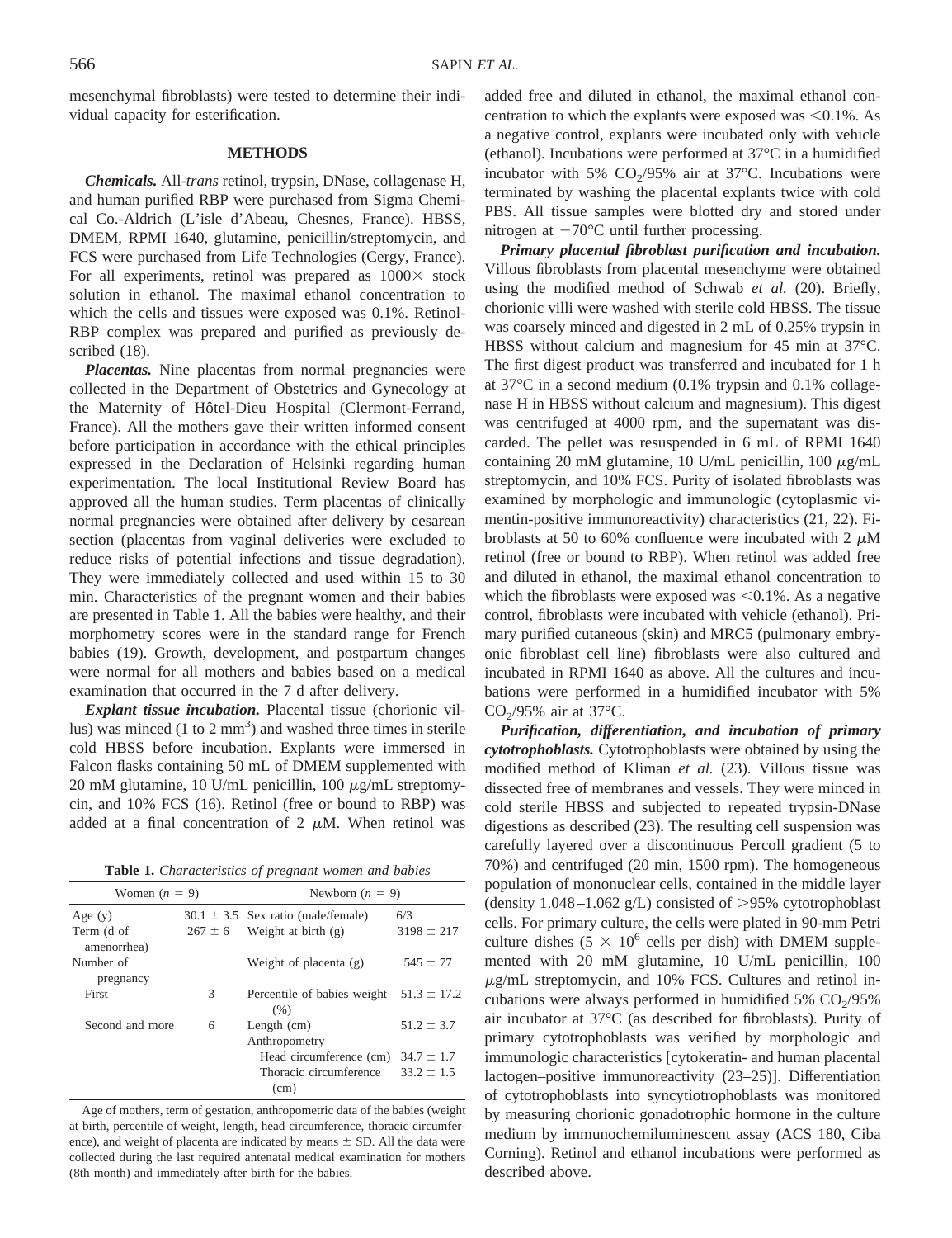*Chromatographic analysis.* Tissues and cells were harvested in cold PBS. The cells were collected by scraping, resuspended in PBS, and sonicated on ice. All-*trans* retinol and retinyl esters were assayed from 1g of placental tissue,  $5 \times 10^6$ cells, or 0.5 mL of culture medium, as previously described with some minor modifications (26, 27). An equal volume of ethanol containing an internal standard (retinyl laurate for vitamin A) was added to each sample. They were then extracted twice with 2 volumes of hexane. After evaporation to dryness, the extract was dissolved in 250  $\mu$ L of a mixture of dichloromethane–methanol (35:65; vol/vol). The compounds were analyzed by reverse-phase HPLC on a Waters apparatus equipped with a 600 pump, a 710 automatic injector, a 996 diode array detector and controlled by Millenium software 2.1. For retinol and retinyl ester determinations, the samples were eluted on a C18 column (Nucleosil,  $250 \times 4.6$  mm) with pure methanol as the mobile phase (2 mL/min); the detection was performed at 325 nm and 292 nm. Identification was based on co-elution with authentic standards and UV spectrum comparisons. Quantification involved internal standardization and dose-response curves established with authentic standards.

*DNA and protein concentration determinations.* In all the studies, retinoid concentration assays were normalized to DNA or protein concentrations. DNA concentration was measured by a spectrofluorometric method described previously by Labarca and Paigen (28). Protein concentrations of the cellular homogenates were determined using the Biuret method on the Hitachi 911 from Boehringer Mannheim Diagnostics (29). Similar results were obtained when retinoid concentrations were normalized to DNA content or protein concentration; we chose to express our results normalized to DNA content for all the cell culture experiments.

*Statistical analysis.* All experiments were repeated on nine placental explants or primary cell cultures. Mean values and SD were calculated for all retinoid variables. Statistical comparisons were performed using ANOVA and Fisher's exact test. Statistical procedures were performed with the StatView program (Abacus Concepts, Inc., Berkeley, CA, U.S.A.). For all the studies, statistical significance was considered at  $p <$ 0.05.

### **RESULTS**

*Retinyl ester production in placental explants.* As vitamin A is usually esterified within tissues, the production of vitamin

A esters in full-term placental explants was investigated. To explore retinyl ester production, retinol was added directly to the medium or bound to its blood carrier protein, RBP. During all the tissue or cell incubations, we checked the stability of the *in vitro*-generated RBP-retinol complex and the absence of nonspecific release of retinol from this complex (data not shown). Table 2 shows the concentrations of retinol and retinyl fatty acyl esters in placental extracts obtained 6 and 24 h after incubation with retinol (free or bound to RBP). We found that maximal esterification of free retinol was already achieved after 6 h of incubation (14.3% of the total cellular retinol esterified). In contrast, a quantitative increase of cellular retinyl esters was observed between 6 (10.2%) and 24 h (14.9%) of incubation with retinol bound to RBP. However, at the end of incubation (24 h), no statistical difference could be observed between the percentage of retinyl esters produced by retinol free of and bound to RBP. The values obtained in these experiments are comparable to those obtained in previous studies (30).

HPLC was able to distinguish between retinyl myristate, palmitate, and stearate concentrations (26, 27). Only retinyl myristate was present at significant levels before retinol incubation (Table 2). After retinol incubation bound or unbound to RBP, the most abundant esters, in decreasing order of abundance, were myristate, palmitate, and stearate. Retinyl esters were not detected in the culture medium, suggesting an absence of release of retinyl esters formed *in situ*. To elucidate which cells are involved in placental esterification of retinol, we studied this biochemical reaction in primary cultures of the different cell types constitutive of the human placenta.

*Esterification of retinol by primary placental fibroblasts in culture.* Figure 1 shows the intracellular concentrations of retinol and retinyl fatty acyl esters in primary fibroblast cultures collected from 3 to 24 h after incubation with retinol (free or bound to RBP), or with ethanol as a control. As presented in Figure 1*A*, free retinol added to the culture medium is rapidly taken up by fibroblasts, and little change in cellular retinol content is observed after 3 h. The uptake of retinol bound to RBP occurs more slowly (but linearly) than when retinol was added directly to the culture medium of mesenchymal fibroblasts. The time course of retinol esterification is presented in Figure 1*B*. As previously described for human skin fibroblasts (31, 32), primary human placental fibroblasts are able to

**Table 2.** *Esterification of retinol by tissue explants from human placenta at term*

| Explant culture times        | Retinoid concentrations ( $\mu$ mol/g of placental explants) |                            |                      |                     |  |
|------------------------------|--------------------------------------------------------------|----------------------------|----------------------|---------------------|--|
|                              | Retinol                                                      | Retinyl<br>Myristate       | Retinyl<br>palmitate | Retinyl<br>stearate |  |
| 0 h free retinol incubation  | $171 \pm 58^{\circ}$                                         | $19 \pm 5^{\circ}$         | $2 \pm 0.5^1$        | $6 \pm 2^{\rm l}$   |  |
| 6 h free retinol incubation  | $4988 \pm 750^{\rm b}$                                       | $520 \pm 105$ <sup>f</sup> | $251 \pm 67$         | $64 \pm 15^{\rm m}$ |  |
| 6 h RBP-retinol incubation   | $2397 \pm 510^{\circ}$                                       | $160 \pm 55$ <sup>g</sup>  | $103 \pm 38^k$       | $21 \pm 3^{n}$      |  |
| 6 h ethanol incubation       | $159 \pm 37^{\rm a}$                                         | $16 \pm 4^e$               | $1 \pm 0.5^i$        | $10 \pm 2^1$        |  |
| 24 h free retinol incubation | $4995 \pm 720^{\rm b}$                                       | $511 \pm 98$ <sup>f</sup>  | $243 \pm 61^{j}$     | $78 \pm 19^{\rm m}$ |  |
| 24 h RBP-retinol incubation  | $4010 \pm 387$ <sup>d</sup>                                  | $403 \pm 57^{\rm h}$       | $251 \pm 35^{\circ}$ | $62 \pm 12^{\circ}$ |  |
| 24 h ethanol incubation      | $147 \pm 39^{\rm a}$                                         | $15 \pm 5^{\circ}$         | $1 \pm 0.3^1$        | $5 \pm 2^1$         |  |

Placentas were obtained after cesarean delivery. Retinol (free or bound to RBP) was added to a final  $2 \mu M$  concentration; ethanol was used as a negative control. Incubations were blocked after 6 or 24 h. Experiments were repeated on nine different placental explants. For each retinoid, means of the nine results are presented with their SD. For each specific retinoid, different superscripts denote significant difference (tested by Fisher's exact test;  $p < 0.05$ ).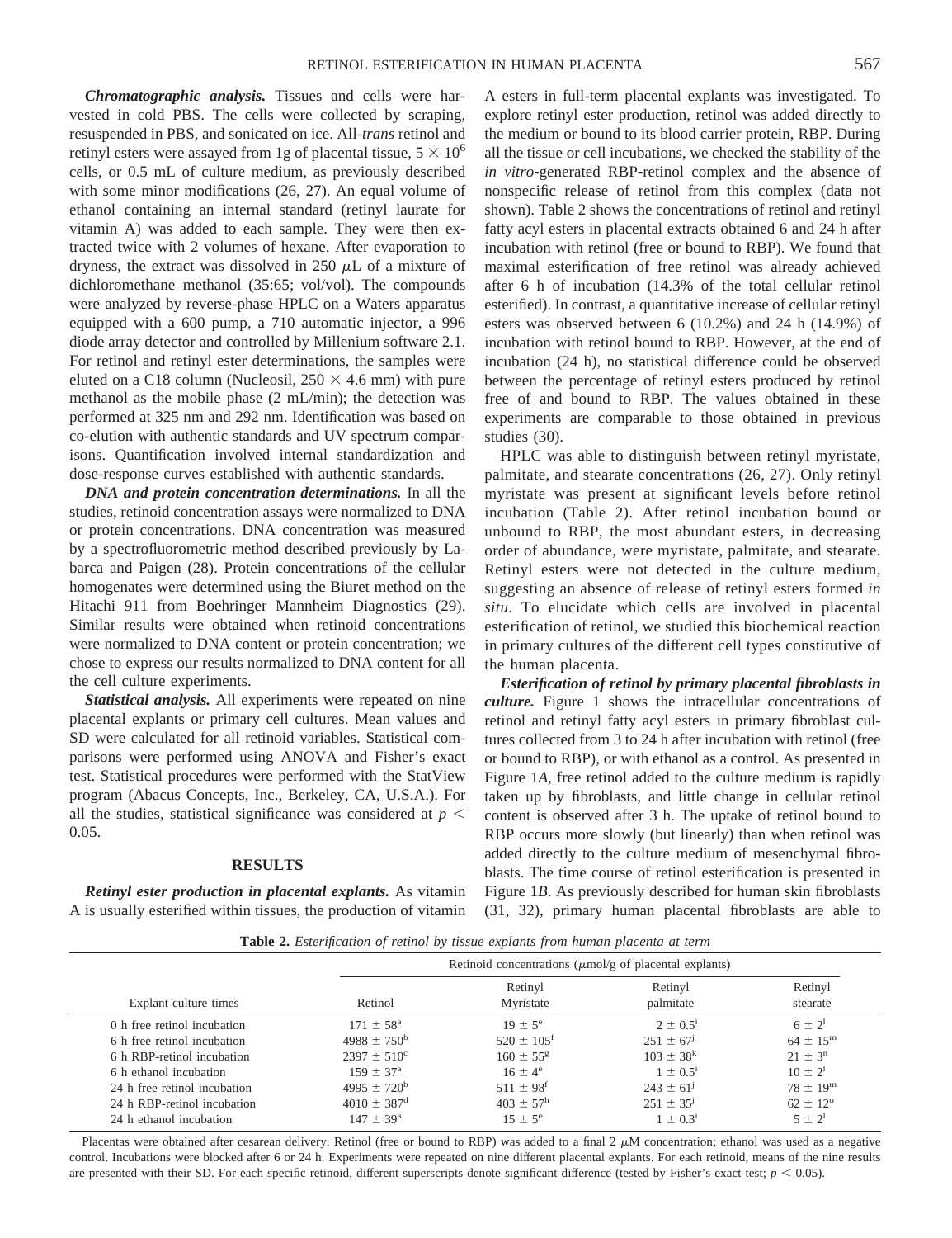

Figure 1. Intracellular concentrations of retinol (Rol; *A*) and retinyl esters (*B*) in placental fibroblasts after retinol incubation. Primary placental fibroblasts were treated with 2  $\mu$ mol/L retinol (added directly to the culture medium or bound to RBP) during different times of incubation (3 to 24 h). The intracellular retinol concentrations (*A*) and retinyl ester concentrations (*B*) correspond to the means and SD values obtained from nine different culture experiments. Error bars represent the SD of the nine experiments. Where error bars are not visible, they were smaller than the diameter of the symbol. For each incubation time, an asterisk denotes statistical differences between intracellular retinol, retinyl palmitate, or retinyl myristate values obtained from free retinol and retinol bound to RBP incubation (tested by Fisher's exact test;  $p < 0.05$ ).

6

3

esterify retinol. Conversion of free retinol into retinyl esters is rapid: at the earliest sampling time (3 h), significant production of retinyl palmitate was observed. The accumulated amount of retinyl esters increased steadily to reach a maximum of about 10.8% of total cellular retinol at 24 h of incubation time with free retinol. Retinyl palmitate was always the major ester produced for all times of incubation with free retinol (Fig. 1*B*). No significant ester production was detected with ethanol incubation (Fig. 1*B*). Retinol delivered *via* RBP was also converted to retinyl esters; but more slowly than after incubation with free retinol: no significant increase of retinyl esters (2.1%) was detected at 3 h in contrast to 3 h of free retinol incubation (3.7%). At the end of incubation (24 h), the per-

10 5 n

 $\bf{0}$ 

centage of retinol converted into retinyl esters (10,8%) was the same whether the retinol was added directly to the medium or bound to RBP. In conclusion, although amounts of retinol taken up and converted into retinyl esters by fibroblasts are different depending on whether it is delivered free or bound to RBP, we could not find any differences in the relative percentage and profile of retinyl esters formed. Experiments using primary cutaneous and MRC5 (pulmonary embryonic fibroblast cell line) fibroblasts gave similar results for the rate of free retinol esterification (Table 3). This suggests that the ability of placental fibroblasts to esterify retinol is not tissuespecific but rather reflects an intrinsic and ubiquitous property of human fibroblasts.

Times of incubation (hours)

24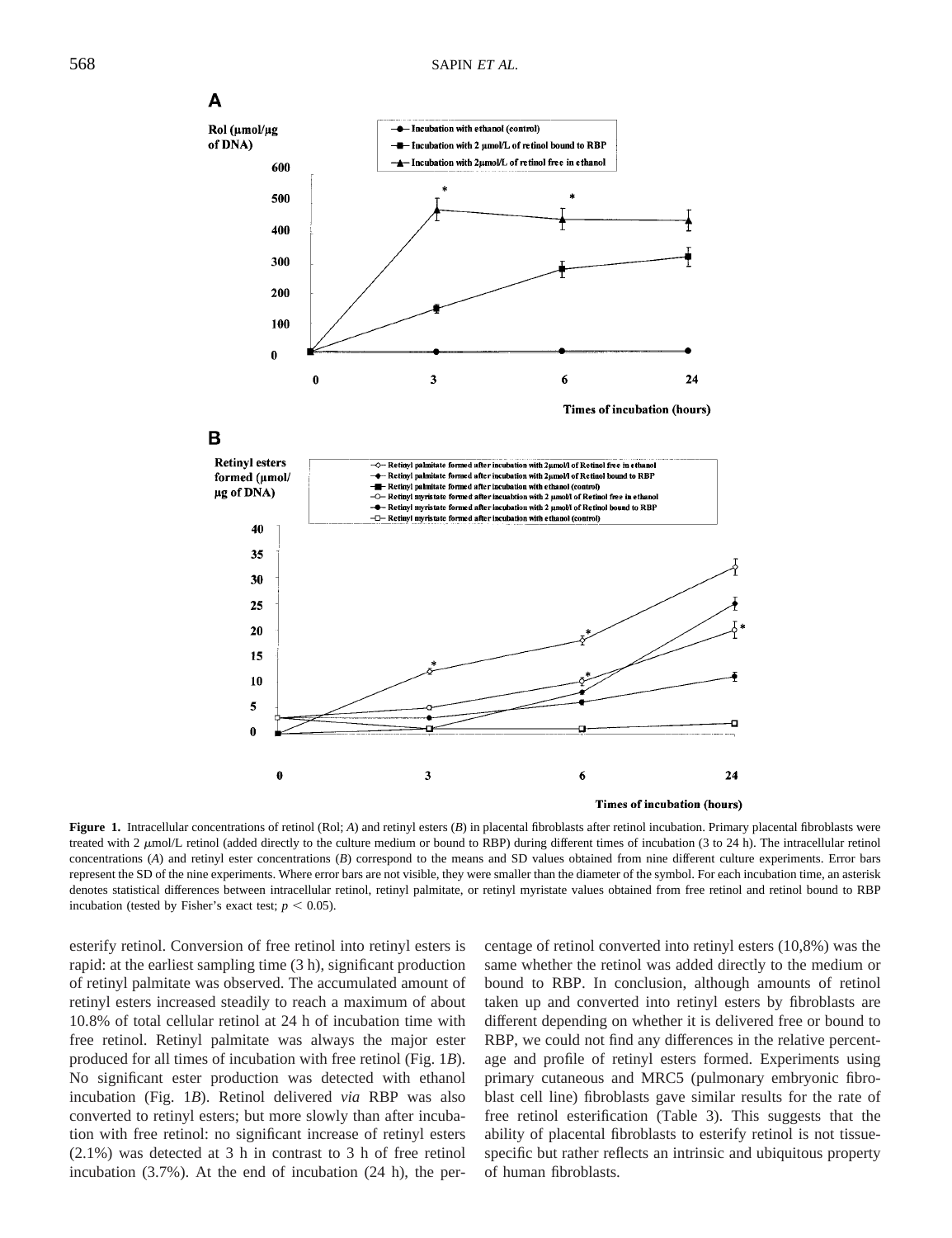**Table 3.** *Cellular content of retinol and retinyl esters in three different types of human fibroblasts, after 24 h of free retinol incubation*

|                                        | Retinoid concentrations ( $\mu$ mol/ $\mu$ g of DNA) |                      |                      |                     |  |
|----------------------------------------|------------------------------------------------------|----------------------|----------------------|---------------------|--|
| Cell type                              | Retinol                                              | Retinyl<br>myristate | Retinyl<br>palmitate | Retinyl<br>stearate |  |
| Placental fibroblasts                  |                                                      |                      |                      |                     |  |
| 0 h free retinol incubation            | $4 \pm 2^{\rm a}$                                    | $3 \pm 2^8$          | 0 <sup>m</sup>       | $0^{\rm s}$         |  |
| 24 h free retinol incubation           | $442 \pm 37^{\rm b}$                                 | $20 \pm 5^{\rm h}$   | $32 \pm 7^{n}$       | $2 \pm 1^t$         |  |
| Cutaneous fibroblasts                  |                                                      |                      |                      |                     |  |
| 0 h free retinol incubation            | $14 \pm 2^{\circ}$                                   | $3 \pm 1^1$          | $0^{\circ}$          | $0^{\rm u}$         |  |
| 24 h free retinol incubation           | $169 \pm 9^d$                                        | $8 \pm 2^{j}$        | $9 \pm 2^p$          | $0^{\rm u}$         |  |
| MRC5 (embryonic pulmonary) fibroblasts |                                                      |                      |                      |                     |  |
| 0 h free retinol incubation            | $2 \pm 1^e$                                          | $1 \pm 1^k$          | O <sup>q</sup>       | $0^{\rm v}$         |  |
| 24 h free retinol incubation           | $258 \pm 19^{t}$                                     | $8 \pm 3^1$          | $16 \pm 5^{\circ}$   | $3 \pm 1^w$         |  |

Primary cultures of placental and cutaneous fibroblasts and of an embryonic pulmonary fibroblast cell line (MRC5) were incubated with  $2 \mu$ M retinol added directly to the culture for 24 h. The intracellular retinol and retinyl ester concentrations correspond to the means and SD values obtained from five different culture experiments. For each specific retinoid, different superscripts denote significant differences (tested by Fisher's exact test;  $p$  < 0.05).

*Absence of esterification by primary cytotrophoblasts and syncytiotrophoblasts in culture.* It is well established that cytotrophoblasts and syncytiotrophoblasts are the cells involved in the transfer of a large number of nutrients from the mother to the fetus and their metabolism. Therefore, we studied the ability of these cells to esterify retinol free and bound to RBP. In all the experiments, the initial cellular material was found to contain retinyl myristate. As presented in Figure 2*A*, the uptake of retinol bound to RBP occurs more slowly than when retinol was added directly to the culture medium of trophoblastic cells. Note that decrease of intracellular retinol levels between 6 and 24 h was found in both types of retinol incubation. Figure 2*B* shows that retinol incubation did not lead to a significant retinyl myristate production, but was associated with a weak (but significant) esterification of retinol into retinyl palmitate by trophoblasts. Stearate was never detected at any step of the incubation. We could not find any differences in the relative percentage and profile of retinyl esters formed between incubation with retinol free or bound to RBP (Fig. 2*B*). Cytotrophoblasts are known to differentiate into syncytiotrophoblasts during normal culture (19). We performed 24-h retinol incubation after various times of trophoblastic cell culture (24, 48, and 72 h), which correspond respectively to the cytotrophoblast, intermediary, and syncytiotrophoblast stages. Similar retinoid profiles were obtained at all these steps (data not shown).

The total retinyl esters found after 24 h of retinol incubation in placental fibroblasts and trophoblastic cells is 51.8 and 8.7  $\mu$ mol/ $\mu$ g of DNA, respectively. A 14.6-fold and 1.4-fold (not significant) increase in total retinyl esters during 24 h of retinol incubation was found in fibroblasts and trophoblasts, respectively, implying that the placental cells responsible for retinol esterification are fibroblasts.

### **DISCUSSION**

Vitamin A and its active derivatives, the retinoids, are fundamental for development of the mammalian fetus (2, 6, 10). The placenta plays a crucial role in regulation of transport and metabolism of maternal nutrients transferred to the fetus. Abnormalities in these placental functions can have deleterious consequences on fetal development (8, 33). Little is known

about human placental retinol transfer and metabolism. Creech-Kraft *et al.* (34) demonstrated that even 96 h after administration of 13-*cis* RA, all-*trans* RA and *4-oxo* metabolites are still found in the early human placenta. More recently, co-oxidation of all-*trans* retinyl acetate by lipoxygenase has been demonstrated in the human placenta (35). All these results indicate that the human placenta has the ability to isomerize and oxidize retinoids.

Our study demonstrates that human placental tissues at term and, more precisely, the villous mesenchymal fibroblasts, are able to esterify retinol. Human primary cutaneous fibroblasts are known to have this ability and to express the intracellular proteins (cellular RBP-1) and the necessary metabolic enzymes (32, 36) that allow this function. A recent study demonstrated the presence of cellular RBP-1 in villous mesenchymal cells of the human placenta (37). Added to our results, this implies that maternal retinol could be trapped by the mesenchymal fibroblasts and esterified *in situ*. Note that our preliminary results suggest the presence of one or both retinol esterifying enzymes, the lecithin retinol acyl transferase in these placental cells.

However, cytotrophoblasts or syncytiotrophoblasts express the putative placental RBP receptor (37) and are unable to esterify retinol in a significant manner. This study suggests that these trophoblastic cells are more involved in the transfer of retinol between mother and fetus, rather than in its metabolism. The retinyl esters that we detected after cytotrophoblast purification are probably related to the capture of maternal chylomicrons charged with newly digested retinyl esters (38). It has been established that trophoblastic cells express the receptors for LDL and VLDL lipoproteins (39, 40) and are able to take up and use lipoproteins (41). Furthermore, considering the life span (96 h) and the perpetual regeneration of the trophoblasts, stocks of retinyl esters have to be located in villous mesenchymal cells (fibroblasts) to be protected from a rapid and nonspecific hydrolysis and liberation.

We report here that the rate of esterification of retinol by mesenchymal fibroblasts and the types of retinyl esters synthesized are the same whether retinol is delivered free or bound to RBP. This agrees with other previous results observed for rat liver parenchymal cells (42) or human foreskin keratinocytes (43), suggesting an absence of cell surface RBP receptors on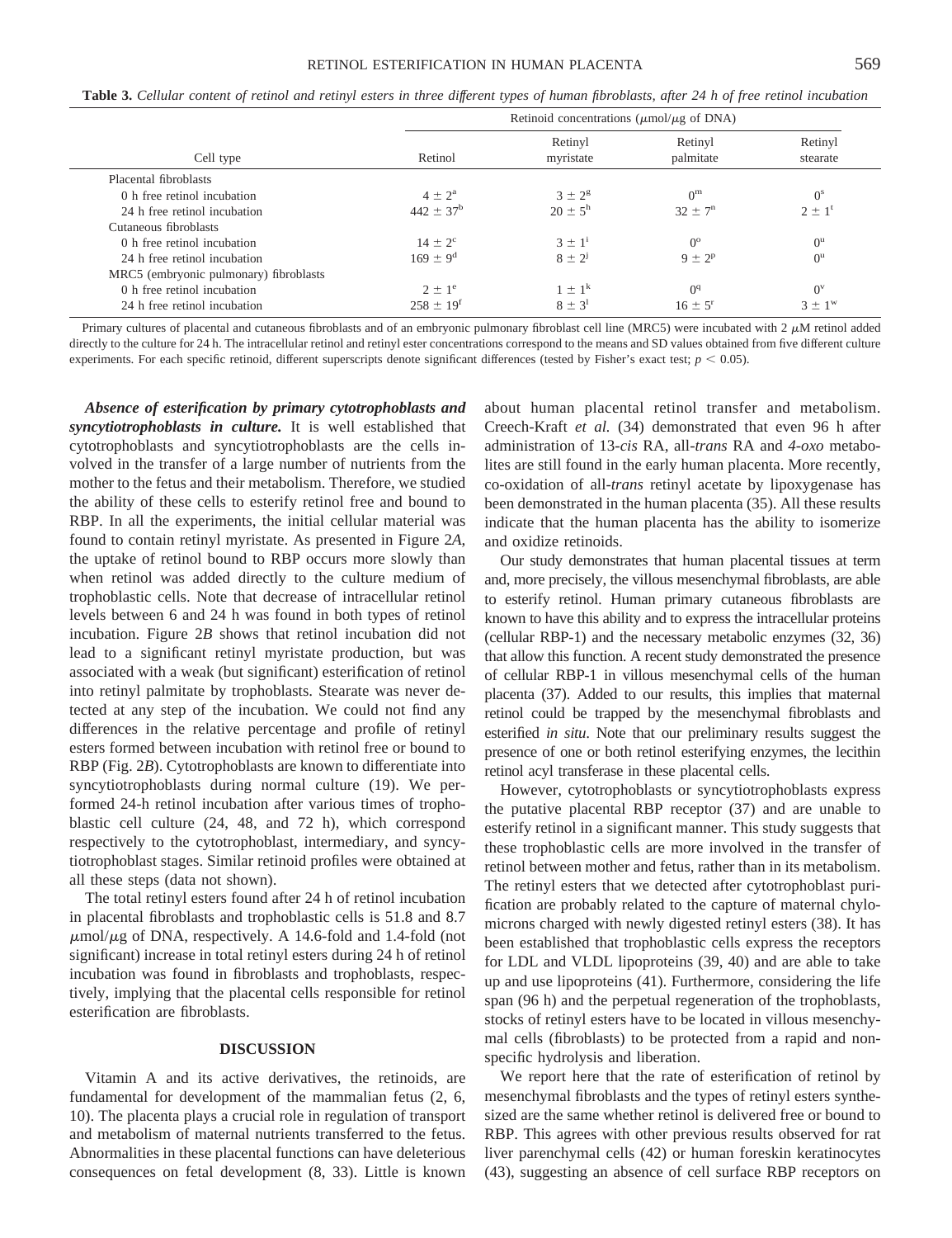

**Figure 2.** Intracellular concentrations of retinol (Rol; *A*) and retinyl esters (*B*) in trophoblastic cells after retinol incubation. Primary trophoblastic cells were treated with a final 2  $\mu$ mol/L retinol (diluted in ethanol or bound to RBP), during different times of incubation (3 to 24 h). Means of intracellular retinol concentrations (*A*) and retinyl ester concentrations (*B*) obtained from nine different culture experiments were presented with their SD. Error bars represent the SD of the nine experiments. Where error bars are not visible, they were smaller than the diameter of the symbol. For each incubation time, an asterisk denotes statistical differences between intracellular retinol, retinyl palmitate, or retinyl myristate values obtained from free retinol and retinol bound to RBP incubation (tested by Fisher's exact test;  $p < 0.05$ ).

mesenchymal fibroblasts. Recently, an immunohistologic study showed that staining for the RBP receptor protein was only observed in the apical part of the villous syncytiotrophoblast and in the placental macrophages (Hofbauer cells) (37). Because of the closed cellular contact between trophoblasts and fibroblasts in term placental villi, we propose that maternal retinol complexed with RBP could be captured by trophoblasts, then freely transferred to fibroblasts.

A discrepancy is observed between the esterification profiles obtained on tissue and cell culture experiments. In explants,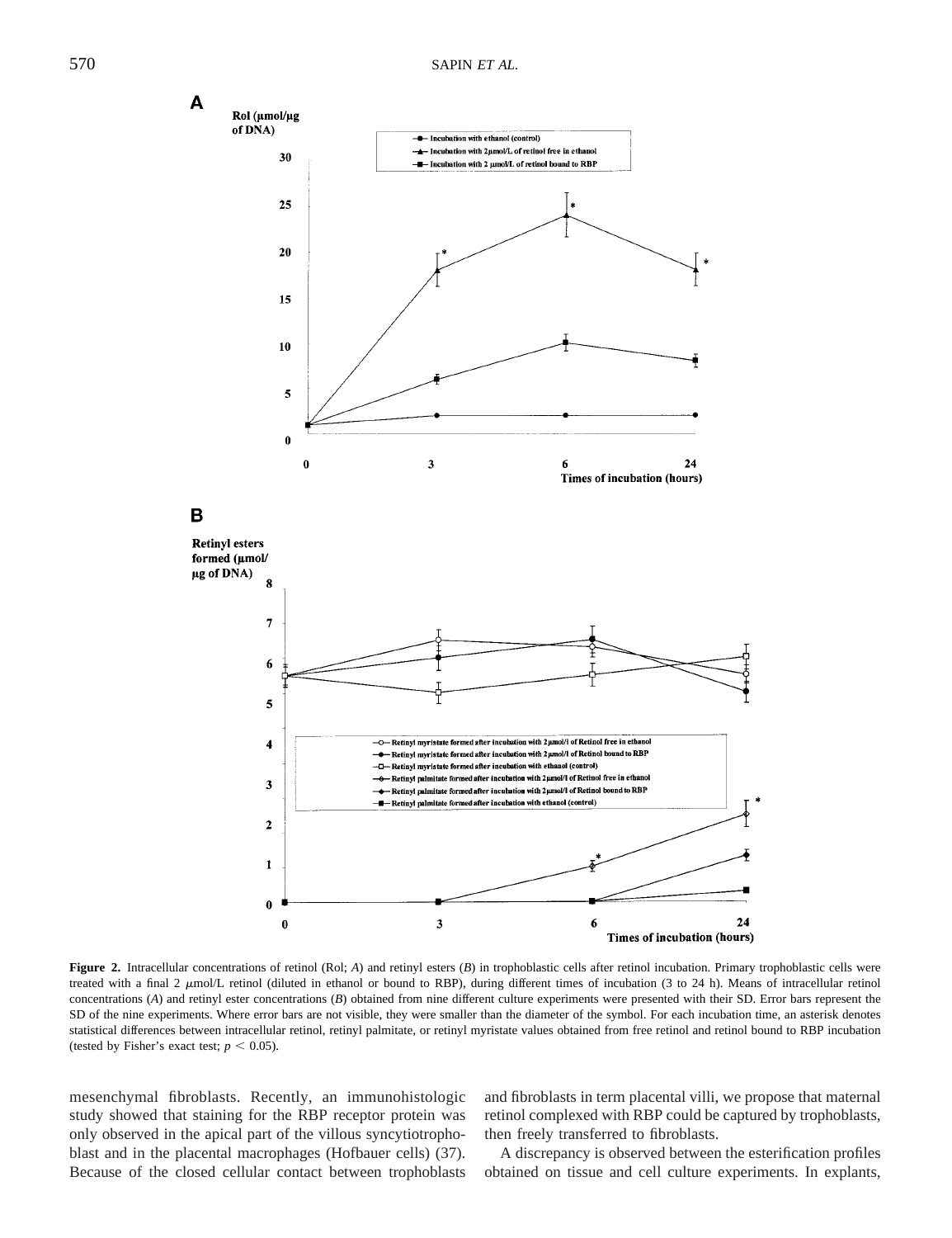retinyl myristate is the major ester formed, whereas in fibroblast cultures, an equilibrium between retinyl myristate and palmitate occurs. It has already been well demonstrated that vitamin A metabolism (especially retinyl ester production, storage, and hydrolysis) may be affected by the characteristics of the surrounding extracellular matrix, by soluble cytokine mediators (44), and by growth factors (epidermal growth factor) specific to placental tissue. In the primary isolated cell cultures, absence of such a complex placental environment could contribute to the differences observed in the profile and rate of retinyl ester production.

What is the function of retinyl esters in placenta? The fact that these compounds were never detected in our experimental conditions (*i.e.* without stimulus) in the culture medium suggests that retinyl esters are produced for storage. In agreement with this observation, retinyl esters also were never detected in human umbilical blood at delivery (15). It is well accepted that the placenta could be considered as a transitory, primitive functional liver during the first stages of development. During this period, the placenta stores retinol, waiting for liver maturity and functionality marked by the capacity to secrete RBP. In our study, the capacity of the human placenta at term to esterify retinol could be residual activity otherwise strongly present during early embryonic and fetal development.

This hypothesis is supported by results concerning the switch in retinoid content of embryonic and placental compartments during the development of the mouse conceptus (9). During early organogenesis, the retinyl ester content of the placenta is nearly 8-fold higher than the content of the embryo, whereas at the end of gestation, the retinyl ester content of embryo is nearly 4-fold greater than that of the placenta. The timing of this crossover correlates with the apparent onset of retinol storage by the embryonic liver.

According to its capacity to rapidly store retinyl esters, the placenta could be considered as an efficient buffer to control retinol delivery between mother and fetus by *1*) releasing retinol to the fetus when maternal intake is deficient, and *2*) protecting the embryo from a potential excess of maternal retinol. Even if maternal retinoid concentrations were abnormally fluctuant, the placenta could prevent strong variability in quantity and quality of retinoids delivered to the fetus. By this mechanism, the placenta could play a preventive role against retinoid teratogenicity. This role is probably limited to physiologic retinol variations, and overwhelmed by medical or dietary maternal ingestion of retinoids responsible for fetal teratogenicity resulting from hypervitaminosis A. In addition, placental retinyl stores could be considered as a local reserve for placental use. Transformation of retinyl esters into active retinol derivatives (RAs) could be a simple way to regulate *in situ* cellular proliferation and differentiation. But to our knowledge, this retinoid metabolism has only been described in mouse and porcine placenta (45). During human pregnancy, maternal exposure to substances able to alter placental retinoid metabolism could provide a novel, additional explanation for fetal teratogenic pathology.

*Acknowledgments.* The authors thank Simon Ward, Dominey Yallop, and Pascal Dollé for critically reading the manuscript, and all the midwives for their availability, professional competence and kindness, which have made this study possible. We also thank the technicians of the Laboratory of Biochemistry and Immunology of Center Hospitalier Universitaire (Clermont-Ferrand) for their kind help.

### **REFERENCES**

- 1. Wilson JG, Roth CB, Warkany J 1953 An analysis of the syndrome of malformations induced by maternal A deficiency: effects of restoration of vitamin A at various times in gestation. Am J Anat 92:189–217
- 2. Chambon P 1994 The retinoid signalling pathway: molecular and genetic analyses. Semin Cell Biol 5:115–125
- 3. Mason KE 1935 Foetal death, prolonged gestation and difficult parturition in the rat as result of vitamin A. Am J Anat 57:303–311
- 4. Wallingford JC, Underwood BA 1986 Vitamin A deficiency in pregnancy, lactation and the nursing child. In: Bauernfeind CJ (ed) Vitamin A Deficiency and Its Control. Academic Press, New York, pp 47–64
- 5. Takahashi YI, Smith JE, Winick M, Goodman DS 1975 Vitamin A deficiency and fetal growth and development in the rat. Am J Physiol 233:E263–E271
- 6. Morriss-Kay GM, Ward SJ 1999 Retinoids and embryonic development. Int Rev Cytol 188:73–133
- 7. Cohlan SQ 1953 Excessive intake of vitamin A as a cause of congenital anomalies in the rat. Science 117:535–536
- 8. Miller RK, Faber W, Asai M, D'Gregorio RP, Ng WW, Shah Y, Neth-Jessee L 1993 The role of the human placenta in embryonic nutrition: impact of environmental and social factors. Ann N Y Acad Sci 678:92–107
- 9. Satre MA, Ugen KE, Kochhar DM 1992 Developmental changes in endogenous retinoids during pregnancy and embryogenesis in the mouse. Biol Reprod 46:802– 810
- 10. Ross AC, Gardner EM 1994 The function of vitamin A in cellular growth and differentiation, and its roles during pregnancy and lactation. Adv Exp Med Biol 352:187–200
- 11. Ismadi SD, Olson JA 1982 Dynamics of the fetal distribution and transfer of vitamin A between rat fetuses and their mother. Int J Vitam Nutr Res 52:112–119
- 12. Donoghue S, Richardson DW, Sklan D, Kronfeld DS 203 1982 Placental transport of retinol in sheep. J Nutr 112:2197–2203
- 13. Vahlquist A, Nilsson S 1984 Vitamin A transfer to the fetus and to the amniotic fluid in rhesus monkey (*Macaca mulatta*). Ann Nutr Metab 28:321–333
- 14. Dimenstein R, Trugo NM, Donangelo CM, Trugo LC, Anastacio AS 1996 Effect of subadequate maternal vitamin-A status on placental transfer of retinol and betacarotene to the human fetus. Biol Neonate 69:230–234
- 15. Sapin V, Alexandre MC, Cha239'95b S, Bournazeau JA, Sauvant P, Borel P, Jacquetin B, Grolier P, Lémery D, Dastugue B, Aza239'95s-Braesco V 1999 Vitamin A status at the end of term pregnancy in well-nourished French women: evidence of modified retinol-binding protein saturation with retinol. Am J Clin Nutr 71:537–543
- 16. Torma H, Vahlquist A 1986 Uptake of vitamin A and retinol-binding protein by human placenta *in vitro*. Placenta 7:295–305
- 17. Dancis J, Levitz M, Katz J, Wilson D, Blaner WS, Piantedosi R, Goodman DS 1992 Transfer and metabolism of retinol by the perfused human placenta. Pediatr Res 32:195–199
- 18. Siegenthaler G 1990 Gel electrophoresis of cellular retinoic acid binding proteins, cellular retinol binding proteins and serum retinol binding protein. Methods Enzymol 189:299–307
- 19. Leroy B, Lefort F 1971 The weight and size of newborn infants at birth. Rev Fr Gynecol Obstet 66:391–396
- 20. Schwab ME, Muller C, Schmid-Tannwald I 1984 Fast and reliable culture method for cells from 8–10 week trophoblast tissue. Lancet 12:1082–1084
- 21. Nakamura Y, Ohta Y 1990 Immunohistochemical study of human placental stromal cells. Hum Pathol 21:936–940
- 22. Kohnen G, Kertschanska S, Demir R, Kaufmann P 1996 Placental villous stroma as a model system for myofibroblast differentiation. Histochem Cell Biol 105:415–429
- 23. Kliman HJ, Nestler JE, Sermasi E, Sanger JM, Strauss 3d JF 1986 Purification, characterization, and *in vitro* differentiation of cytotrophoblasts from human term placentae. Endocrinology 118:1567–1582
- 24. Daya D, Sabet L 1991 The use of cytokeratin as a sensitive and reliable marker for trophoblastic tissue. Am J Clin Pathol 95:137–141
- 25. Polliotti BM, Abramowsky C, Schwartz DA, Keesling SS, Lee GR, Caba J, Zhang W, Panigel M, Nahmias AJ 1995 Culture of first-trimester and full-term human chorionic villus explants: role of human chorionic gonadotropin and human placental lactogen as a viability index. Early Pregnancy 1:270–280
- 26. Borel P, Tyssandier V, Mekki N, Grolier P, Rochette Y, Alexandre-Gouabau MC, Lairon D, Azais-Braesco V 1998 Chylomicron beta-carotene and retinyl palmitate responses are dramatically diminished when men ingest beta-carotene with mediumchain rather than long-chain triglycerides. Nutrition 128:1361–1367
- 27. Borel P, Dubois C, Mekki N, Grolier P, Partier A, Alexandre-Gouabau MC, Lairon D, Azais-Braesco V 1997 Dietary triglycerides, up to 40 g/meal, do not affect preformed vitamin A bioavailability in humans. Eur J Clin Nutr 51:717–722
- 28. Labarca C, Paigen K 1980 A simple, rapid, and sensitive DNA assay procedure. Anal Biochem 102:344–352